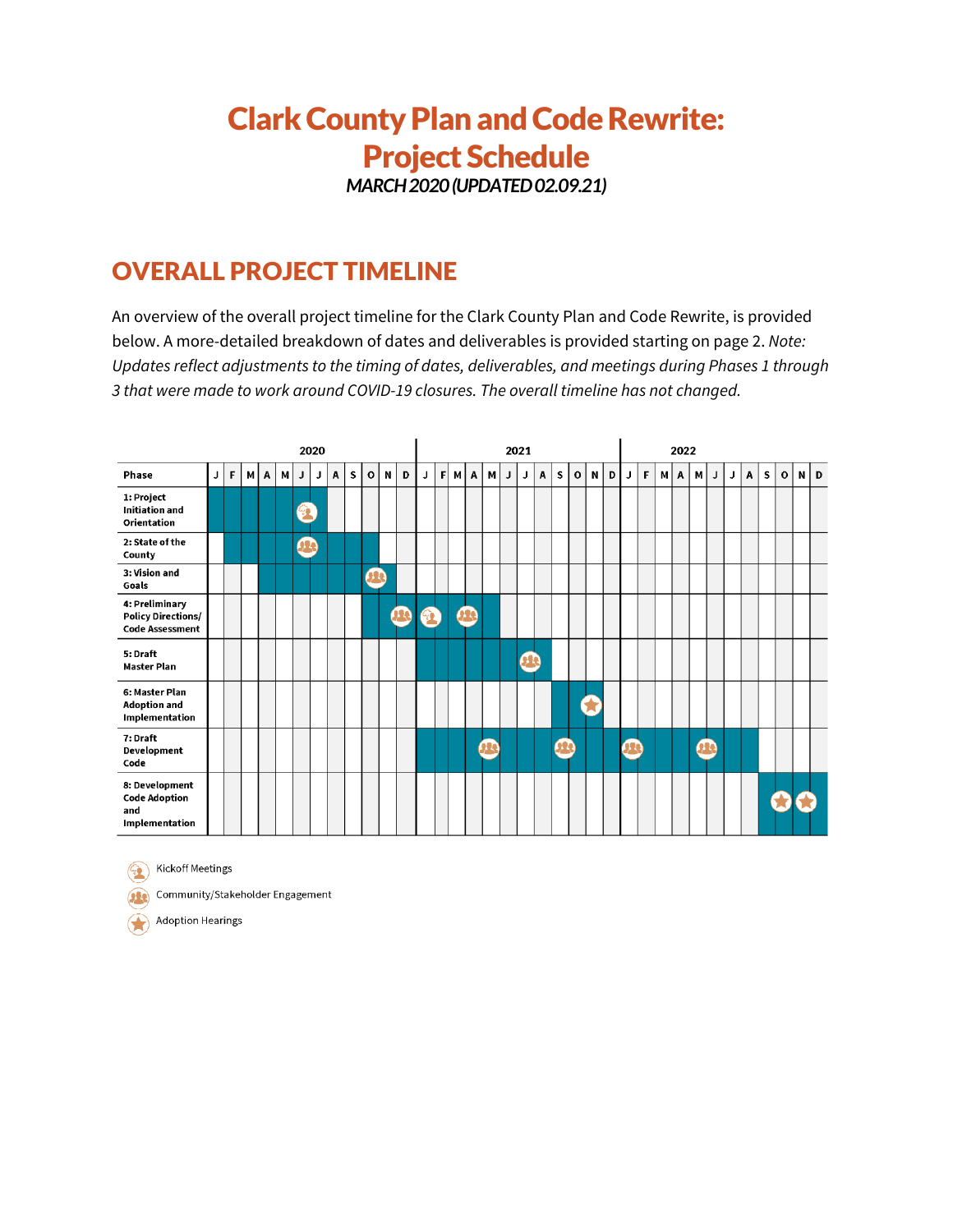## DETAILED DATES AND DELIVERABLES

| <b>PHASE/TASK</b>                                      | <b>INTERIM DATES AND DELIVERABLES/RESPONSIBILITY</b>                                                                                                                                                                                                                                                                                                                                                                                                           |
|--------------------------------------------------------|----------------------------------------------------------------------------------------------------------------------------------------------------------------------------------------------------------------------------------------------------------------------------------------------------------------------------------------------------------------------------------------------------------------------------------------------------------------|
|                                                        | Phase 1: Project Initiation and Orientation (January 2020-July 2020)                                                                                                                                                                                                                                                                                                                                                                                           |
| 1.1 Kick-off meetings                                  | • Draft meeting agendas and materials to staff: February 28, 2020<br>• Comments to Clarion: March 5, 2020<br>• Final meeting agendas and materials ready for distribution: March 11, 2020<br>• Kick-off Meetings: March 18-20, 2020 (Postponed to June 10-12 due to COVID-19<br>closures - additional meetings held on June 18 and July 9 to accommodate<br>schedule conflicts)                                                                                |
| 1.2 Preliminary issues<br>and opportunities<br>summary | • Draft outline to staff: June 18, 2020<br>• Comments on outline to Clarion: June 24, 2020<br>• Draft to staff: July 24, 2020<br>• Comments to Clarion: July 27, 2020<br>• Document posted and e-blast distributed: July 28, 2020                                                                                                                                                                                                                              |
| 1.3 Public Involvement<br>Plan (PIP)                   | • Draft PIP outline to staff: February 6, 2020<br>• Staff Draft PIP to staff: February 21, 2020<br>• Comments to Clarion: March 6, 2020<br>• Final draft for review: March 27, 2020 (Update based on input from kick-off<br>meetings)                                                                                                                                                                                                                          |
| 1.4 Project branding                                   | • Initial branding concept memo to staff for discussion: January 29, 2020<br>• Draft logo concepts and branding guide to staff (with placeholder<br>name/phrasing): February 20, 2020<br>• Comments to Clarion: March 5, 2020<br>• Final logo and branding guide to reflect preferred name/phrasing: March 27,<br>2020                                                                                                                                         |
| 1.5 Project website                                    | • Draft website text to staff: January 29, 2020<br>• Comments to Clarion: February 2, 2020<br>• Initial website mock-up page(s) to staff for review: February 28, 2020<br>• Clarion secures website URL based on input on project branding: March 23 or as<br>soon as preferred name/phrasing is secured<br>• Link to full website to staff for review: March 27, 2020<br>• Comments to Clarion: April 3, 2020<br>• Website launch: June 12, 2020 <sup>1</sup> |
|                                                        | Phase 2: State of the County (February 2020-October 2020)                                                                                                                                                                                                                                                                                                                                                                                                      |
| <b>2.1 Trends and Forces</b><br><b>Report</b>          | • Draft outline to staff: February 21, 2020<br>• Comments to Clarion: March 5, 2020<br>• Staff draft Trends and Forces Report: April 17, 2020<br>• Updated staff draft (to include Growth and Development section): August 14,<br>2020<br>• Comments to Clarion: August 23, 2020                                                                                                                                                                               |

<span id="page-1-0"></span><sup>&</sup>lt;sup>1</sup> Website launch postponed to align with kick-off meetings.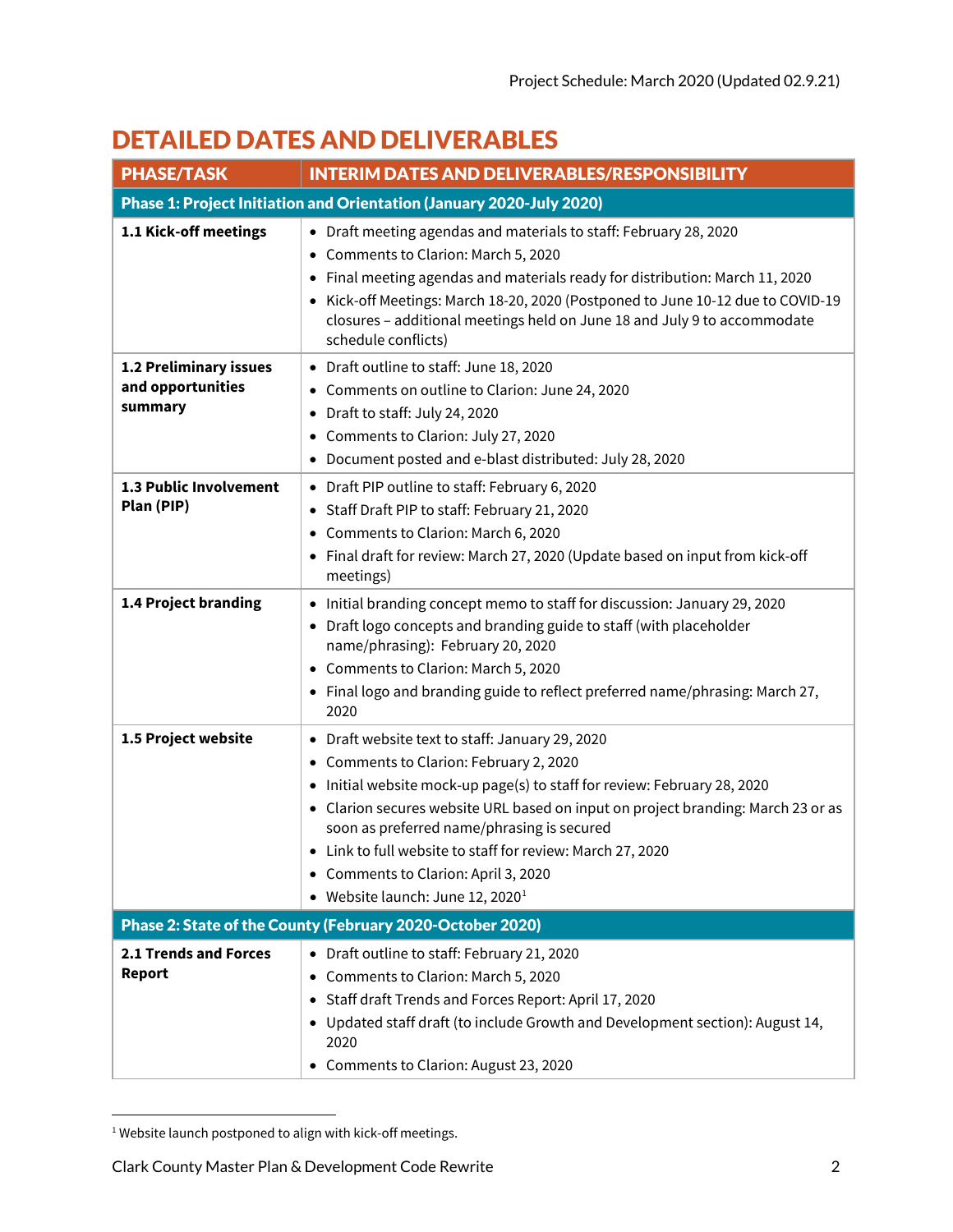| <b>PHASE/TASK</b>                                                              | <b>INTERIM DATES AND DELIVERABLES/RESPONSIBILITY</b>                                                                                                                                                                                                                                                                                                                                           |  |
|--------------------------------------------------------------------------------|------------------------------------------------------------------------------------------------------------------------------------------------------------------------------------------------------------------------------------------------------------------------------------------------------------------------------------------------------------------------------------------------|--|
|                                                                                | • Review draft Trends and Forces Report: September 4, 2020                                                                                                                                                                                                                                                                                                                                     |  |
| 2.2 Plan and Policy<br>Audit <sup>2</sup>                                      | • Draft outline to staff: February 21, 2020<br>• Comments to Clarion: March 5, 2020<br>• Staff draft Plan and Policy Audit: September 29, 2020<br>• Comments to Clarion: October 15, 2020<br>• Review draft Plan and Policy Audit: October 22, 2020                                                                                                                                            |  |
| 2.3 Community and<br><b>Stakeholder</b><br><b>Engagement: Round 13</b>         | • Online questionnaire and outreach toolkit (See 3.1, below.)<br>• Consolidated summary of Round 1 input (includes input from 3.1, below) - July<br>31, 2020                                                                                                                                                                                                                                   |  |
| Phase 3: Vision and Goals (April 2020-November 2020)                           |                                                                                                                                                                                                                                                                                                                                                                                                |  |
| 3.1 Online Questionnaire                                                       | • Draft materials to staff: April 24, 2020<br>• Comments to Clarion: May 7, 2020<br>• Launch questionnaire: June 15, 2020<br>• Close input window: no later than July 31, 2020<br>• Summary of input received: August7, 2020<br>• Comments to Clarion: August 14, 2020<br>• Post input summary and send e-blast update: August 21, 2020                                                        |  |
| 3.2 Vision and Goals                                                           | • Staff draft: August 21, 2020<br>• Comments to Clarion: August 28, 2020<br>• Packet draft: September 1, 2020                                                                                                                                                                                                                                                                                  |  |
| 3.3 Community and<br><b>Stakeholder</b><br><b>Engagement: Round 2</b>          | • Planning Commission Update: Tuesday, September 15, 2020<br>BCC Update: Wednesday, September 16, 2020<br>• Meetings with CAC and TAB representatives- September 29-30 (Specific format<br>will vary for each round of engagement)<br>• Online engagement (4 weeks following in person meetings)<br>• Close input window: end of October 2020<br>• Round 2 input summary: Mid-November 2020    |  |
| Phase 4: Preliminary Policy Directions/Code Assessment (October 2020-May 2021) |                                                                                                                                                                                                                                                                                                                                                                                                |  |
| <b>4.1 Consolidated Land</b><br>Use Categories <sup>4</sup>                    | • Staff draft: October 16, 2020<br>• Comments to Clarion: October 30, 2020 Revised draft w/: February 18, 2021 (with<br>proposed zoning district line up and development standards approach - for<br>discussion during coordination call)<br>• Comments to Clarion on map assignments: February 18, 2021<br>• Review draft (categories and accompanying Planning Area maps): March 26,<br>2021 |  |

<span id="page-2-0"></span><sup>&</sup>lt;sup>2</sup> Timing of Plan and Policy Audit shifted to Phase 4 due to better align with input received during Phase 3 outreach. <sup>3</sup>Kick-off meetings and Round 1 outreach combined due to COVID-19 delay.

<span id="page-2-2"></span><span id="page-2-1"></span><sup>&</sup>lt;sup>4</sup> Gap between internal staff draft and public draft reflects the need for ongoing coordination with tasks 4.2 and 4.3.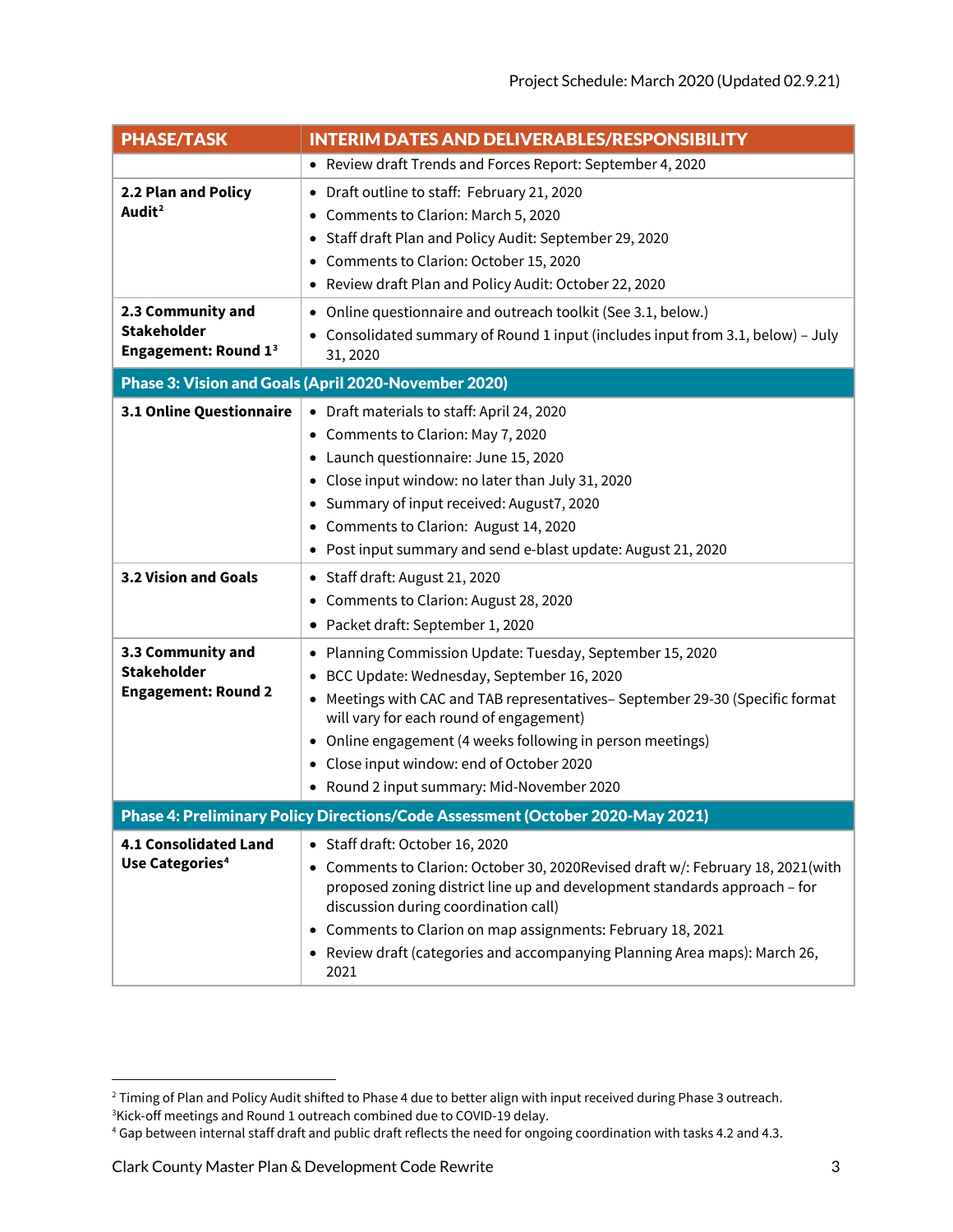| <b>PHASE/TASK</b>                                                                                                                               | <b>INTERIM DATES AND DELIVERABLES/RESPONSIBILITY</b>                                                                                                                                                                                                                                                                                                                                                                                                                  |
|-------------------------------------------------------------------------------------------------------------------------------------------------|-----------------------------------------------------------------------------------------------------------------------------------------------------------------------------------------------------------------------------------------------------------------------------------------------------------------------------------------------------------------------------------------------------------------------------------------------------------------------|
| 4.2 Land Use<br>Category/Design<br><b>Principle Graphics</b>                                                                                    | • Staff draft: March 4, 2021<br>• Comments to MIG/Clarion: March 11, 2021<br>• Review draft: March 26, 2021 (packets due)                                                                                                                                                                                                                                                                                                                                             |
| 4.3 Plan and Policy<br><b>Audit/Policy</b><br>Framework <sup>5</sup>                                                                            | • Staff draft (Countywide Policies): October 29, 2020<br>• Comments to Clarion: November 13, 2020<br>• Review draft (Countywide policies): November 20, 2020<br>• Staff draft (Area-Specific policies): February 18, 2021<br>• Comments to Clarion: March 4, 2021<br>• Review draft (Area-Specific policies): March 26, 2021 (packets due)                                                                                                                            |
| <b>Community and</b><br><b>Stakeholder</b><br><b>Engagement: Interim</b><br><b>Update (Plan and Policy</b><br><b>Audit/Policy</b><br>Framework) | • Planning Commission Update: Tuesday, December 1, 2020<br>• BCC Update: Wednesday, December 2, 2020<br>• Meetings with CAC and TAB representatives - December 2-8, 2020 (Specific<br>format will vary for each round of engagement)<br>• Online engagement (run for 2 to 4 weeks following in person meetings)<br>• Interim update summary: End of January 2021<br>• Additional stakeholder interviews to inform Code Assessment (mid to late<br>January)            |
| <b>4.4 Code Assessment</b>                                                                                                                      | • Staff draft-proposed zoning district line up and development standards<br>approach: February 18, 2021 (for discussion during coordination call)<br>• Comments to Clarion: February 25, 2021<br>• Review draft (part of Round 3 engagement)<br>• Staff draft - Code Assessment: March 25, 2021<br>• Comments to Clarion: April 15, 2021<br>• Review draft: May 8, 2021 (packets due)                                                                                 |
| 4.5 Community and<br><b>Stakeholder</b><br><b>Engagement: Round 3</b><br>(Area-Specific Policies<br>and Land Use<br><b>Categories)</b>          | • BCC briefings - week of April 5, 2021 (packets due March 23)<br>• Planning Commission Update: Tuesday, April 6, 2021 <sup>6</sup><br>• BCC Update: Wednesday, April 7, 20217<br>• Meetings with CAC and TAB representatives and other stakeholders - April 6-7,<br>12, and 14 (specific dates/times to be confirmed)<br>• Online engagement (run for 4 weeks following in person meetings Mid-May<br>2021<br>• Separate trip for Code Assessment in May 18-19, 2021 |
| Phase 5: Draft Comprehensive Master Plan (February 2021-August 2021)                                                                            |                                                                                                                                                                                                                                                                                                                                                                                                                                                                       |
| 5.1 Plan Document<br><b>Outline</b>                                                                                                             | • Staff draft: January 14, 2021<br>• Comments to Clarion: February 11, 2021<br>• Revised draft: March 12, 2021                                                                                                                                                                                                                                                                                                                                                        |

<span id="page-3-0"></span><sup>5</sup> Timing of Plan and Policy Audit shifted to Phase 4 (combined with 4.3) to better align with input received during Phase 3 outreach.

<span id="page-3-1"></span> $6$  Planning Commission meets the 1<sup>st</sup> and 3<sup>rd</sup> Tuesdays of the month at 7:00pm.

<span id="page-3-2"></span><sup>&</sup>lt;sup>7</sup> The BCC meets the first and third Tuesday and Wednesday of every month with briefings being on that Monday (or on the prior Thursday if Monday is a holiday). Packets are due two Fridays before (7 business days).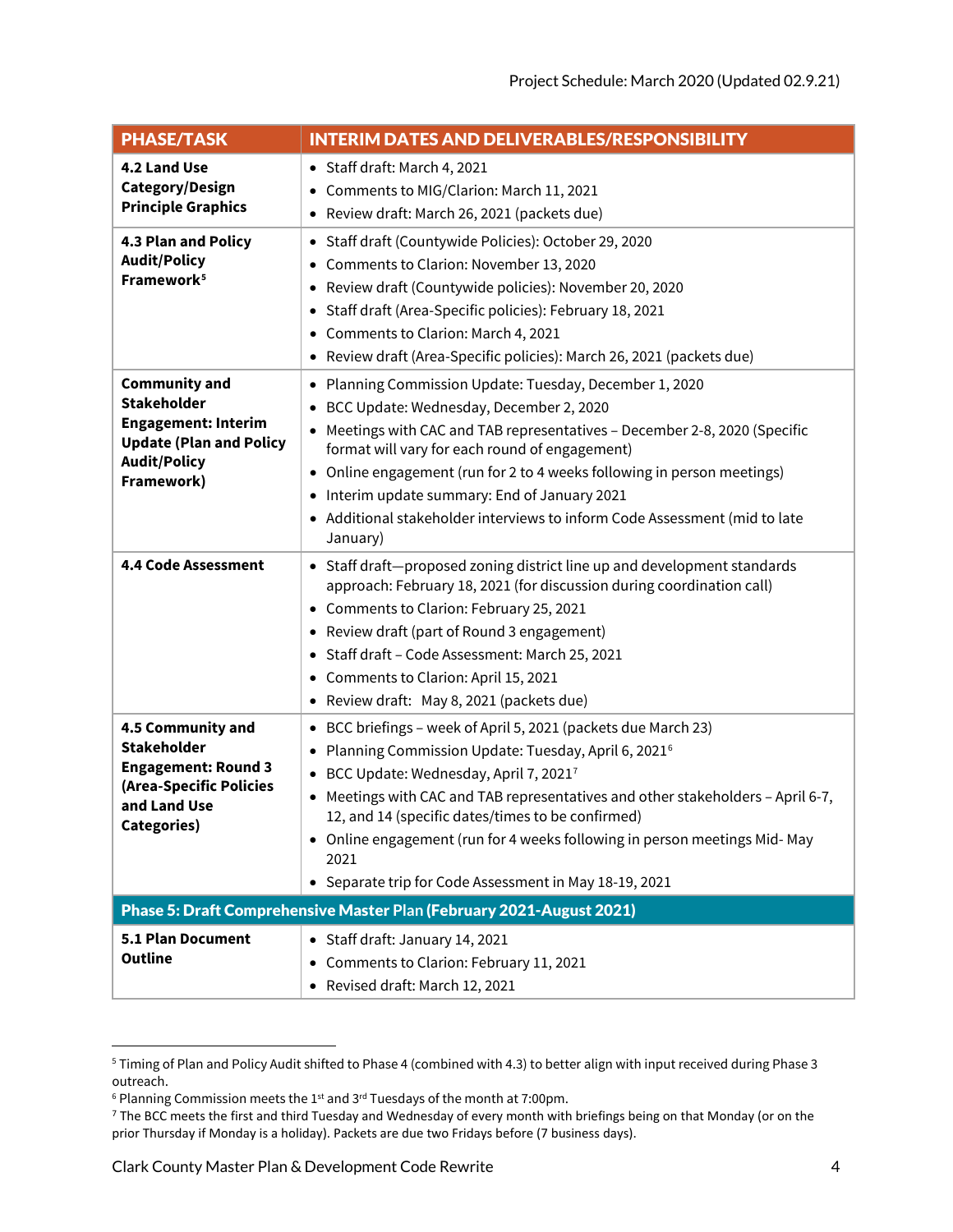| <b>PHASE/TASK</b>                                                                                | <b>INTERIM DATES AND DELIVERABLES/RESPONSIBILITY</b>                                                                                              |  |
|--------------------------------------------------------------------------------------------------|---------------------------------------------------------------------------------------------------------------------------------------------------|--|
| 5.2 Staff Draft:<br><b>Comprehensive Master</b>                                                  | • Staff draft: June 3, 2021                                                                                                                       |  |
| Plan                                                                                             | • Comments to Clarion: June 16, 2021                                                                                                              |  |
| 5.3 Review Draft:<br><b>Comprehensive Master</b>                                                 | • Review draft: July 6, 2021(packets due)                                                                                                         |  |
| <b>Plan</b>                                                                                      |                                                                                                                                                   |  |
| 5.4 Community/                                                                                   | • Planning Commission Update: Tuesday, July 20, 2021                                                                                              |  |
| <b>Stakeholder</b><br><b>Engagement: Round 4</b>                                                 | • BCC Update: Wednesday, July 21, 2021                                                                                                            |  |
|                                                                                                  | • Meetings with CAC and TAB representatives and other stakeholders - July 20-22,<br>2021 (Specific format will vary for each round of engagement) |  |
|                                                                                                  | • Online engagement (run for 4 weeks following in person meetings)                                                                                |  |
|                                                                                                  | • Round 2 input summary: Mid-Aug 2021                                                                                                             |  |
| Phase 6: Comprehensive Master Plan and Implementation (September 2021-October 2021) <sup>8</sup> |                                                                                                                                                   |  |
| <b>6.1 Adoption Draft</b>                                                                        | • Staff draft: September 3, 2021                                                                                                                  |  |
| <b>Comprehensive Master</b><br>Plan                                                              | • Final comments to Clarion: September 17, 2021                                                                                                   |  |
| 6.2 Comprehensive                                                                                | • Adoption draft ready for posting: October 1, 2021                                                                                               |  |
| <b>Master Plan Adoption</b>                                                                      | • SNRPC Conformity Review: November 8, 2021                                                                                                       |  |
| <b>Hearings</b>                                                                                  | • Packets due: October 5, 2021 (Assumes 2-week noticing requirement)                                                                              |  |
|                                                                                                  | • Planning Commission Hearing(s): November 16, 2021                                                                                               |  |
|                                                                                                  | • BCC Hearing(s): November 17, 2021                                                                                                               |  |
| 6.3 Procedure Manual:<br><b>Comprehensive Master</b><br><b>Plan</b>                              | TBD-Post adoption                                                                                                                                 |  |
| 6.4 Interactive Web-                                                                             | TBD - Post adoption                                                                                                                               |  |
| <b>Based Plan</b>                                                                                |                                                                                                                                                   |  |
|                                                                                                  | Phase 7: Draft Development Code (June 2021 - May 2022) <sup>9</sup>                                                                               |  |
| 7.1 Draft Development Code - Staff Drafts                                                        |                                                                                                                                                   |  |
| Installment $1$ – Districts $\vert$                                                              | • Staff draft: Approximately 1 month after presentation of Assessment Report                                                                      |  |
| and Uses (tentative,<br>order TBD)                                                               | (estimated mid-June 2021)<br>• Comments to Clarion: 1 month following delivery                                                                    |  |
| Installment 2-                                                                                   | • Staff draft: Approximately 1 month after presentation on Installment 1                                                                          |  |
| Development                                                                                      | (estimated late September 2021)                                                                                                                   |  |
| <b>Standards</b>                                                                                 | • Comments to Clarion: 1 month following delivery                                                                                                 |  |
| Installment 3-                                                                                   | • Staff draft: Approximately 1 month after presentation on Installment 2                                                                          |  |
| Administration and                                                                               | (estimated January 2022)                                                                                                                          |  |
| Procedures                                                                                       | Comments to Clarion: 1 month following delivery<br>$\bullet$                                                                                      |  |

<span id="page-4-0"></span><sup>&</sup>lt;sup>8</sup> These dates will be adjusted to factor in packet deadlines, work sessions, first and second readings, and other details in early 2021.<br><sup>9</sup> Additional detail regarding interim Development Code dates and deliverables will be added as the Master Plan nears

<span id="page-4-1"></span>completion.